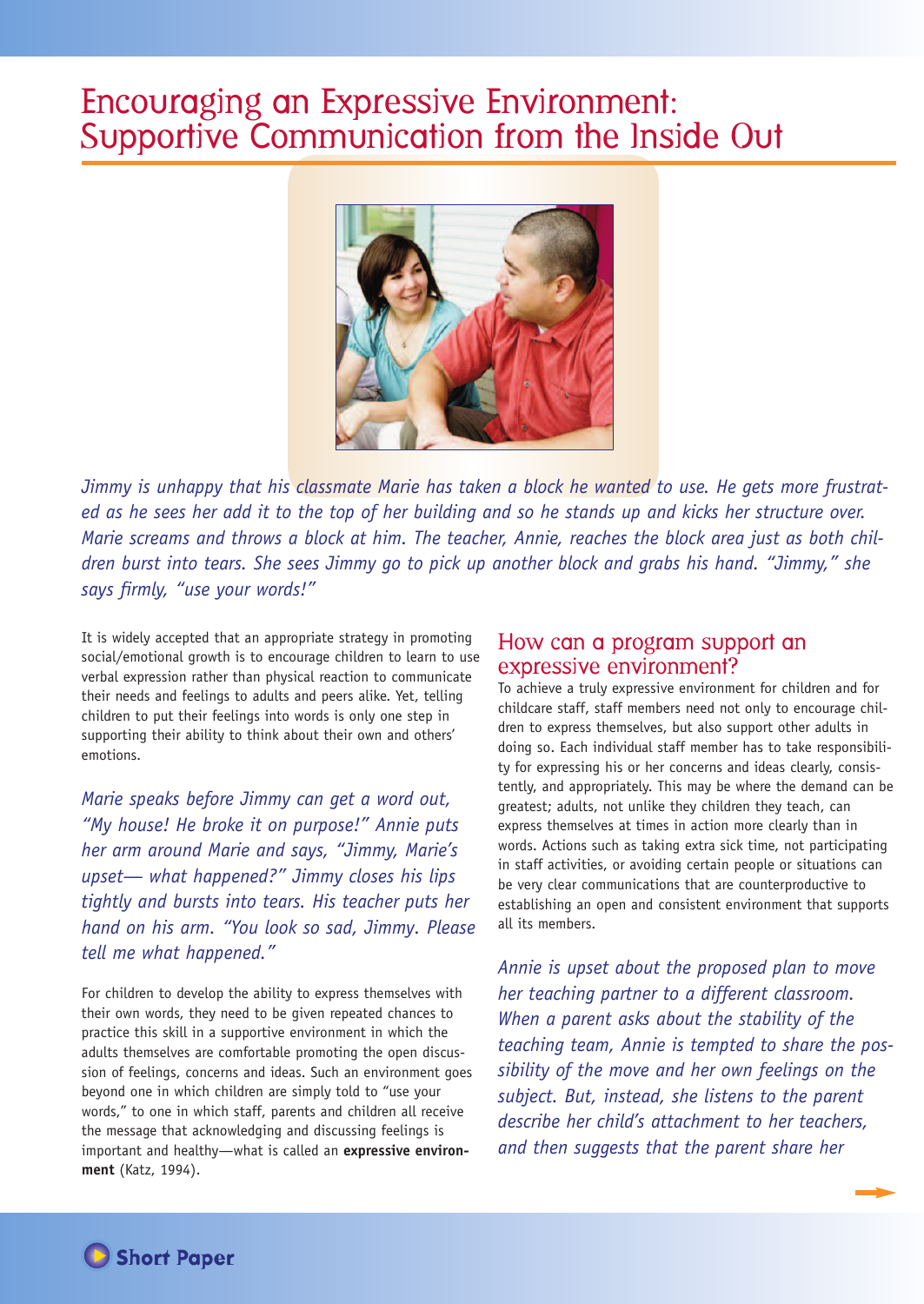# *feelings with the program's Educational Coordinator. Annie then decides to ask the Educational Coordinator for her own meeting.*

In order for staff members to communicate with confidence, however, they must feel that their views are valued by the program's administration. Leadership in this area has to come from the program administrators: they have to establish open communication as a professional goal within the program **and** model it in their own communications with colleagues, staff, and parents. Program leaders must be willing and prepared to consider the concerns and ideas of their staff, as well as the children and parents served.

# **Other ways in which programs can work towards an expressive environment include:**

**• Opportunities for reflective practice** must be built into the professional development plans for staff. Encouragement of self-reflection as a professional tool and providing staff with opportunities to share their reflections with one another are important skills that need to be nurtured.

**• Regular supportive supervision** should be put into place for all staff across professional roles, in which reflective practice is welcomed.

**• Professional training and opportunities for program staff to practice appropriate communication**, including new strategies for dealing with difficult conversations and promoting positive interactions with adults and children.

**• Regular group discussion should take place** in order to help staff to reach a consensus about a shared set of principles, encourage collaboration, and build perspective-taking skills.

In order to participate in these strategies, individuals must examine their comfort level in recognizing and acknowledging their own emotions, and in discussing emotions with the adults and children around them. Culture and personal history can play profound roles in a person's views on expressing emotions, especially outside of the home. These views may extend to the appropriateness of young children expressing themselves if it includes sharing information about their home lives. Some teachers believe discussing what happens in a child's home is an important element of their role in a child's life, and a type of communication that increases vigilance to a child's safety. Other early childhood professionals believe encouraging such conversation invites children to ignore the boundary of privacy between home and school.

Staff members may also differ in their own past experiences

with expressing themselves in the workplace. Some may have never been given the opportunity to voice their opinions or concerns. Others may believe that sharing their feelings with to coworkers is the only outlet they have for expressing themselves. While it might be tempting to dismiss such tactics as gossiping or complaining, acknowledging such a range of viewpoints is important to understanding how individuals seek out and use opportunities to express themselves. Supervisors, administrators, workshop leaders and consultants need to recognize and be ready to discuss the different views professionals hold on communication, and be willing to meet staff where they are in order to work together towards an expressive work environment that supports staff and families alike.

*Carol, the program's Educational Coordinator, was a little surprised to hear from a parent and teacher in the same day about the same topic. At first, she felt a little defensive when Annie came to her immediately following the parent—as if she were getting "ganged-up" on. But as she listened to the teacher's concerns regarding the potential move of a member of her classroom's team, she realized that Annie had thought her objections through carefully. Carol appreciated that Annie stayed calm throughout the conversation, even though she clearly had strong feelings about the matter at hand. Even though Carol does not have an immediate alternative plan, these two conversations have made her consider rethinking the shift in teaching teams, and so she tells Annie she will try and revisit the matter. Carol then decides to talk to the director in order to share the concerns expressed and to ask for help in brainstorming other options that could avoid moving Annie's teammate.*

Open, honest communication can be difficult to achieve in work and in our personal lives. But the benefits of such open dialogue will be worth the challenges and fears encountered in having it. In a truly expressive work community, a program staff can come to a shared understanding about what kind of activities are necessary to promote a positive program climate, the social and emotional growth of the children served, and an active and responsive outreach to the parent community.